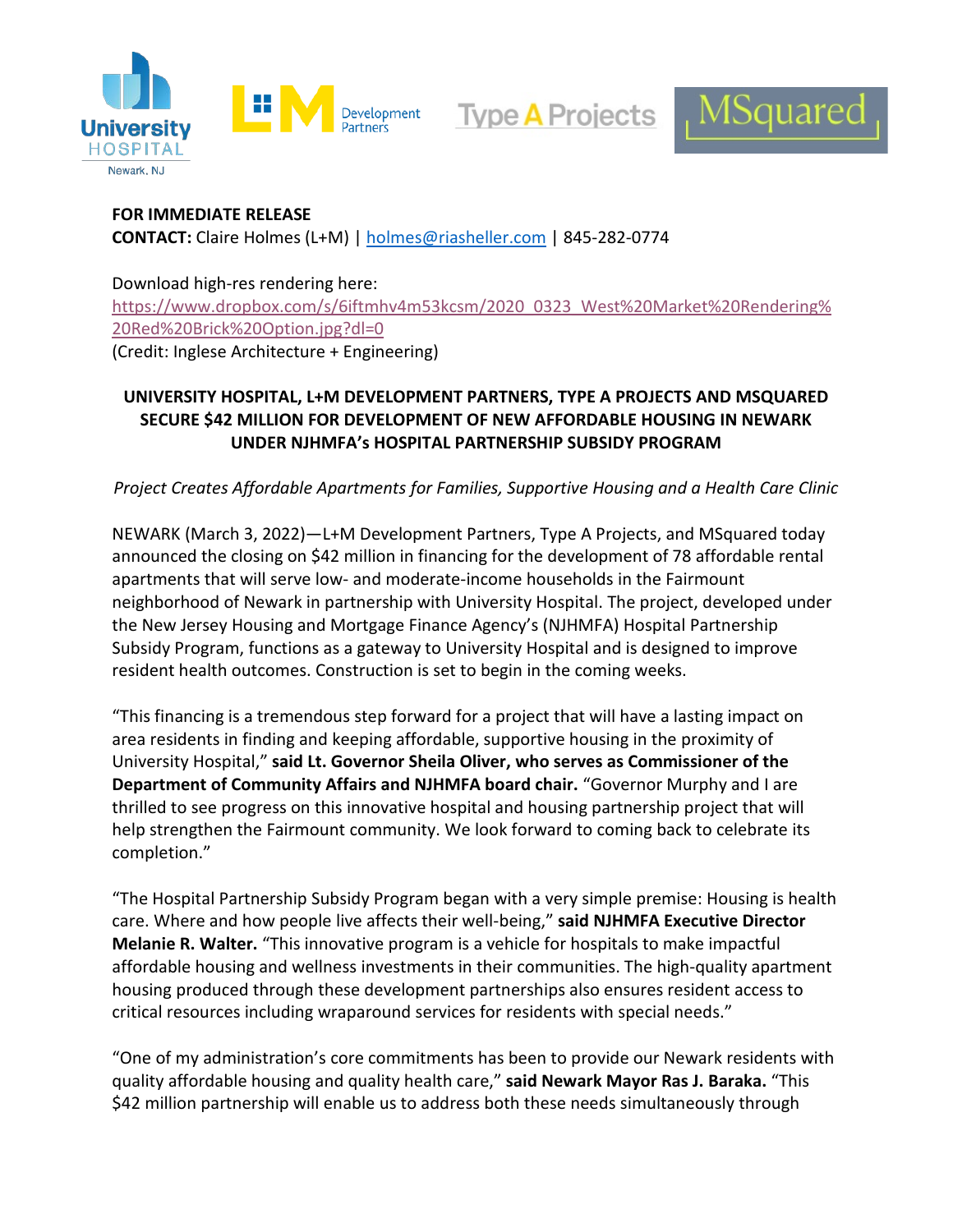collaboration and with compassion. I congratulate this team on developing this important project that will continue to benefit our community for generations to come."

"Supportive housing has never been a more critical component in the equation of health care than it is today, and we are pleased to join with our state and local partners to develop this project in the heart of Newark. This initiative will help us move more deeply into our long-term vision of chipping away at upstream social determinants of health, while creating positive and lasting health outcomes for our neighbors," **said Shereef Elnahal, MD, MBA, President and CEO of University Hospital.** "Looking to our future, University Hospital must honor our original charter by focusing on the solutions that will bring dramatic change to our community. "

"As part of our ongoing commitment to Newark, we are proud to develop another project that will provide two critical resources to the Fairmount neighborhood — quality affordable housing and access to healthcare," **said Jonathan Cortell, Managing Director at L+M Development Partners.** "A core part of our mission at L+M is to improve the quality of life for our residents and vulnerable communities, and this project exemplifies just how far our impact can go. Thanks to all our partners for their work in reaching this important milestone and we look forward to bringing this development to the community."

"Type A is honored to be a part of this unique public-private initiative bringing new community health and wellness resources alongside quality affordable and supportive housing to the Fairmount community," **said Jill Crawford, Principal of Type A Projects.** "We are grateful to all our partners for supporting this important and timely project and for the collaborative process with University Hospital that will deliver high quality health care services tailored to the needs of the community."

"This project has been designed with our community's needs in mind, bringing much-needed affordable housing and important health services to our Fairmount neighborhood," **said Councilmember LaMonica McIver.** "I look forward to the project's completion and the positive impact it will have on its future and existing residents."

"The Newark Housing Authority continues to be a proud partner of L+M Development in the revitalization of the Georgia King Village community," **said Newark Housing Authority Executive Director Victor Cirilo.** "This new phase will not only meet affordable housing needs, but also help address much needed medical services in the community."

"We are proud to support this dynamic project that makes the first-class medical services provided by University Hospital directly accessible to our residents," **said Essex County Executive Joseph N. DiVincenzo, Jr.** "This is another example of how vital University Hospital is to the health and wellness of our residents and the innovative ways that the delivery of health care services can be provided."

"Many of the patients and families in our care present with a complex web of social needs and chronic health conditions which are rooted in structural inequities in housing and decades of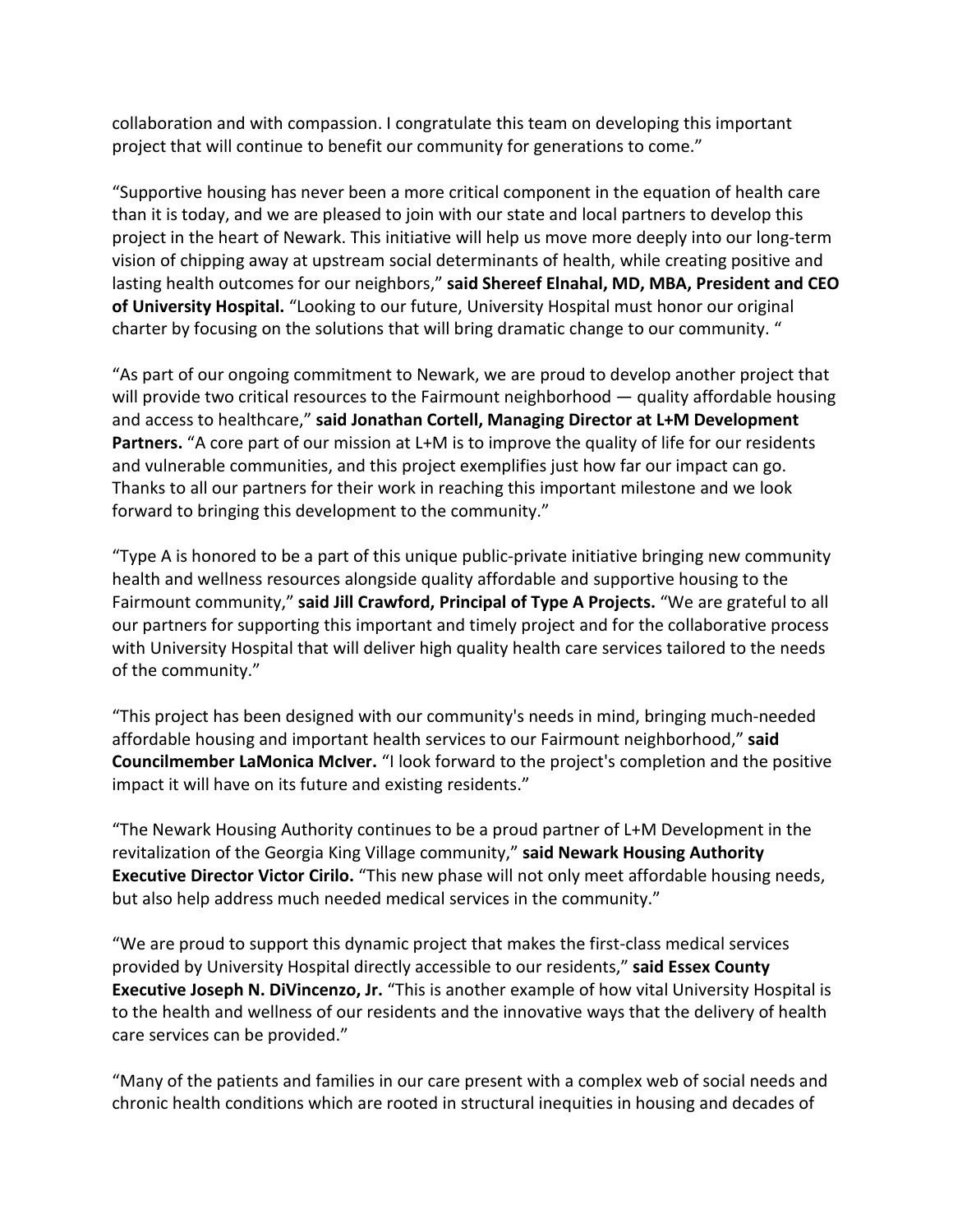economic deprivation," **said Chris Pernell, MD, MPH, FACPM, Chief Strategic Integration and Health Equity Officer, University Hospital**. "Newark deserves a robust system of high-quality primary and preventive care and culturally fluent social support structures that allow communities who have experienced a legacy of neglect to obtain the chance for wellbeing and upward economic mobility. When completed, this project will foster a more positive environment for the most marginalized among us."

The project is located on a portion of the property at 250 Georgia King Village on West Market Street in the city's Fairmount neighborhood. The development, designed by Alex Merlucci at Inglese Architecture and Engineering, will provide 78 affordable rental apartments that will serve low- and moderate-income households. Sixteen units will be reserved for homeless individuals and families, and these will be supported by project-based rental vouchers provided through the New Jersey Department of Community Affairs' Housing Choice Voucher Program. The project will also be a recipient of 30 project-based rental vouchers from the Newark Housing Authority. In addition, the building will include a ground-floor clinic and hospital office space operated by University Hospital. This wellness center will enhance social services throughout the neighborhood by providing much-needed outpatient medical care to an at-risk population.

The project is being financed through a combination of public and private capital, including \$18 million in tax credit equity from Wells Fargo, \$22 million in mortgage financing from NJHMFA, \$1.6 million from the NJHMFA Special Needs Housing Trust Fund, \$6 million from the Hospital Partnership Subsidy Program, and \$3.5 million from the Multifamily Rental Housing Production fund, as well as \$3 million from University Hospital, \$300,000 in HOME funds from the City of Newark, and \$300,000 in HOME funds from Essex County.

The Hospital Partnership Subsidy Program stems from the recognition that access to quality housing is critical to maintaining good health and that hospitals are crucial anchor institutions well-positioned to advance housing in conjunction with healthcare. Under this award-winning program, NJHMFA matches funding contributions from participating hospitals to provide affordable rental apartments for low- and moderate-income families, as well as apartments with access to supportive and wrap-around services for residents with special needs.

University Hospital is part of one of the nation's leading academic medical centers and is the Level 1 Trauma Center for Northern New Jersey. University Hospital is a principal teaching hospital of Rutgers Biomedical and Health Sciences and a regional resource for advanced services across many medical specialties.

###

#### **About L+M Development Partners**

At L+M Development Partners, working together to build stronger communities is our mission. Our "double bottom line" philosophy means that we measure success not only in financial returns but also by the positive impacts we make in the communities we serve. Founded in